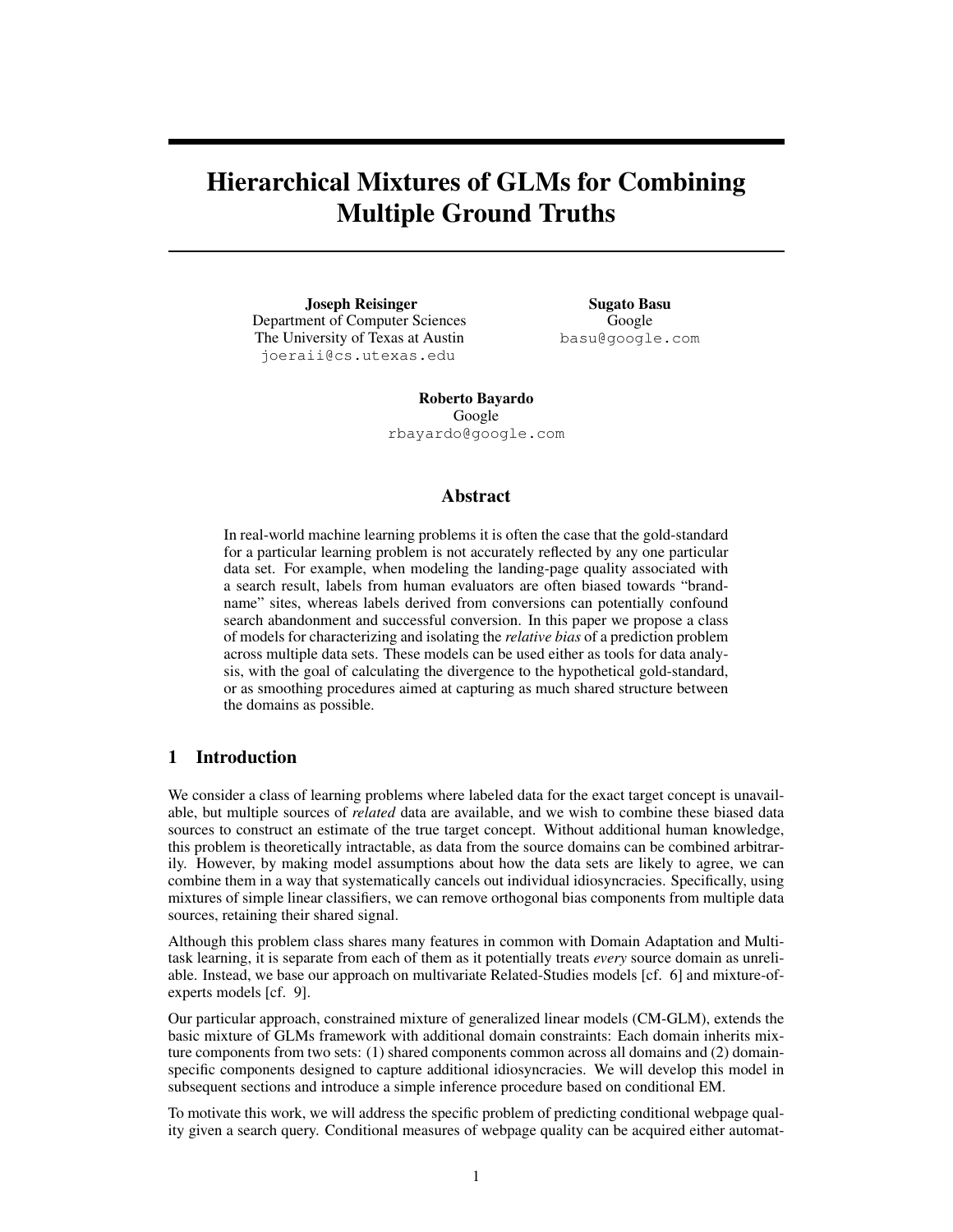ically, e.g. bounce-rate, conversion-rate, or at some incurred cost, e.g. human subject evaluation. Although human evalution data tends to be more pure in general, it typically demonstrates significant biases, due to the artificial nature of the problem. For example, human evaluators often prefer "big name" websites over smaller ones, despite the fact that they often do not contain as relevant information. Bias is introduced because the raters are asked to "think like a typical web surfer" but cannot actually come to do so.

#### 2 Background

Our approach to modeling multiple ground-truths borrows from previous work in domain adaptation and multi-task learning. Chelba and Acero propose a simple model of domain adaptation where a target model is centered on a source model, e.g. via regularization  $\Omega_{CA} = ||\theta_{\text{target}} - \theta_{\text{src}}||^2_2$  [3]. Note that the fundamental asymmetry of this model makes it less suitable in cases where both domains may be biased.

Daumé proposes a "frustratingly easy" approach to domain adaptation where source  $\theta_{\text{source}}$  and target  $\theta_{\text{target}}$  corrections to a set of shared weights  $\theta_{\text{shared}}$  are fit simulatenously [4]. Our model extends this approach by inferring data-dependent mixture structure.

Hannah et. al propose DP-GLM, a Dirichlet Process mixture of Generalized Linear Models where the data are grouped and each group is fit with a separate GLM [5]:

$$
\theta_i = (\theta_i^x, \theta_i^y)|F_0 \sim \text{DP}(\alpha \mathbb{G}_0),
$$
  
\n
$$
X_i|\theta_i^x \sim f_x(\cdot|\theta_i^x),
$$
  
\n
$$
Y_i|x_i, \theta_i^y \sim \text{GLM}(\cdot|X_i, \theta_i^y).
$$

where  $\theta$  is a parameter vector drawn from set of cluster centers  $F_0$  and f links  $\theta$  to the covariate distribution (e.g.  $f = \mathcal{N}$  for mixture of Gaussians). This model is capable of capturing heteroscedasticity as the variance of the response function can vary across mixture components. We further extend this model to combine multiple ground truths.

#### 3 Constrained Mixture of GLMs

We add additional constraints to the basic DP-GLM accounting for multiple ground truths. We first describe this *Constrained Mixture* of GLMs (CM-GLM) in terms of a finite model; then derive a Bayesian nonparametric extension.

Data  $X_i^d$  from  $d \in D$  domains are fit using  $D + 1$  sets of mixture components  $M_d$ : one component set specific to each domain  $M_d$  and one set of components shared across all domains,  $M_{shared}$ . This class of models generalizes several previous approaches:

- When  $M_d = 0$  for all d, we recover standard DP-GLM with  $M_{shared}$  clusters, combining all domains into a single regression problem.
- When  $M_{\text{shared}} = 0$  and  $M_d \ge 1$  for all d we have d independent regression problems.

Other interesting cases include:  $M_{\text{shared}}=1, M_j>1$ , where the per-domain distributions are more expressive than the shared distribution, and the converse case  $M_{shared} > 1$ ,  $M_j = 1$ , where the shared distribution is more expressive.

To extend this finite model to the nonparametric case, we borrow mixture combination machinery from [7] and the DP-GLM from [5]. Each ground truth inherits clusters from a shared mixture model  $F_{\text{shared}}$  and a specific mixture model  $F_d$  for capturing any noise or idiosyncratic structure that the ground truth exhibits on top of the shared structure. In particular we replace the cluster distribution  $F_0 \sim DP(\alpha \mathbb{G}_0)$  step from the DP-GLM with

$$
F_{\text{shared}} \sim DP(\alpha_{\text{shared}} \mathbb{G}_{\text{shared}})
$$
  
\n
$$
F_d \sim DP(\alpha_d \mathbb{G}_d)
$$
  
\n
$$
H_d = \epsilon F_d + (1 - \epsilon) F_{\text{shared}},
$$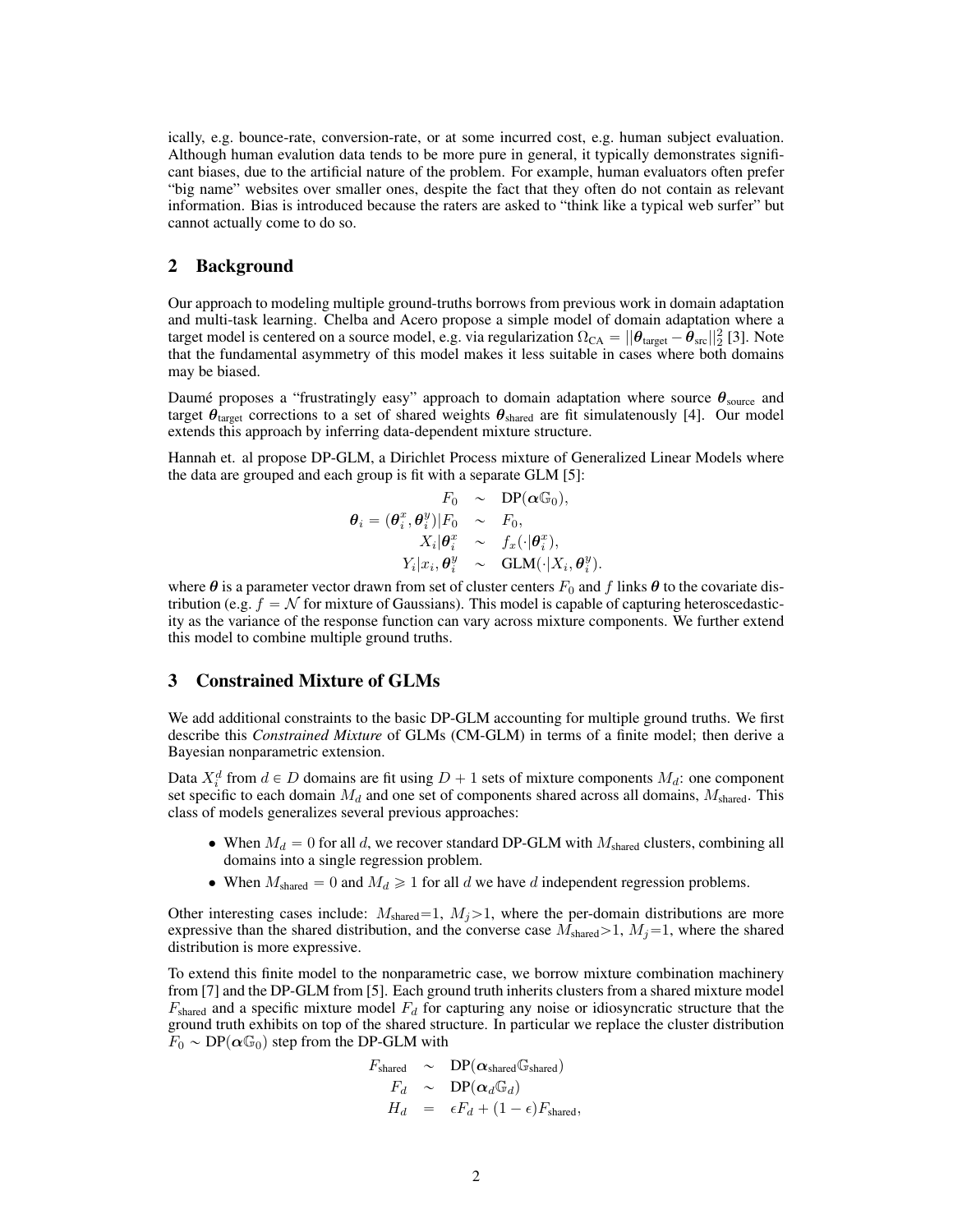where  $H_i$  is a new measure that is the weighted average of  $F_{shared}$  and  $F_d$ . Since the F are discrete with probability 1, this amounts to reweighting all their components.

Under this model, the clusters from the DPMM draw  $F_{\text{shared}}$  are shared across all the domains, while  $F_j$  accounts for the idiosyncrasies of domain j. The base measures  $\{\mathbb{G}_i\}$  and concentration parameters  $\{\alpha_i\}$  control the expressiveness of the model. Furthermore, these parameters can be tuned to model any known structure in the ground truth data sets.

This model naturally captures domain-dependent response variance and heteroscedasticity: each mixture component is responsible for every covariate location, and hence parameter dispersion between the different components leads to higher posterior response variance.



# 4 Case Study: Landing Page Quality

We evaluate CM-GLM on "post-click quality" i.e. determining the relevance of a particular landing page L to a Web search query Q, or Web query / advertisement pair  $(Q, A)$ .

Our three ground-truth datasets are:

(Human-Eval; HE) A small collection of landing page relevance scores made by trained human evaluators. Coverage is low due to the high cost of label acquisition, and although variance is low, these labels exhibit significant bias, especially because raters do not have the context of the queries (e.g., based on the session) of actual web users when they rate the landing page quality w.r.t. just the query.

(Conversion; CV) The *conversion* after a click measures whether the user performed an action on the landing page that was specified by advertiser as a conversion event, e.g., user makes an item purchase. Since conversions are advertiser-reported, some of the conversion events can be noisy. Furthermore, many landing pages rated highly by human evaluators may not actually track conversions [1, 10].

(Bounce; BO) A bounce event on a webpage indicates that the user "bounces off" from the page, i.e., user clicks through, does not find the desirable information on the ad landing page after clickthrough and then returns relatively quickly to the page from where the original click was issued [8]. Bounces are typically negative indicators of conditional landing page quality. Although easy to collect, Bounce has high variance and is difficult to use as a quality signal directly.

The target concepts for each of the these data sets differ. Despite best efforts in training evaluators, HE data may still contains unwanted biases that keep it from accurately reflecting landing page quality. We apply CM-GLM as a smoothing method to generate a reliable signal indicating landing page quality, focusing on combining Bounce (BO) data with Human-eval (HE) data, in order to address potential biases. Our working assumptions are:

- 1. HE data is much sparser than CV, so much so that including HE as a feature in an BO-only model would get washed out. But,
- 2. HE is typically more precise than BO (modulo some bias that we'll try to model). Finally,
- 3. BO targets can be a more reliable indicator of "real-world" landing page quality in some cases, but have significantly higher variance and noise than HE.
- 4. (Optional) HE and BO have the same data distribution.

Thus our approach is to leverage both data sets in a way that can reduce the bias of HE while *simultaneously* reducing the variance of BO. This is accomplished using the generative CM-GLM, specifically identifying clusters of data points where there is strong agreement between HE and BO and areas where there is little agreement.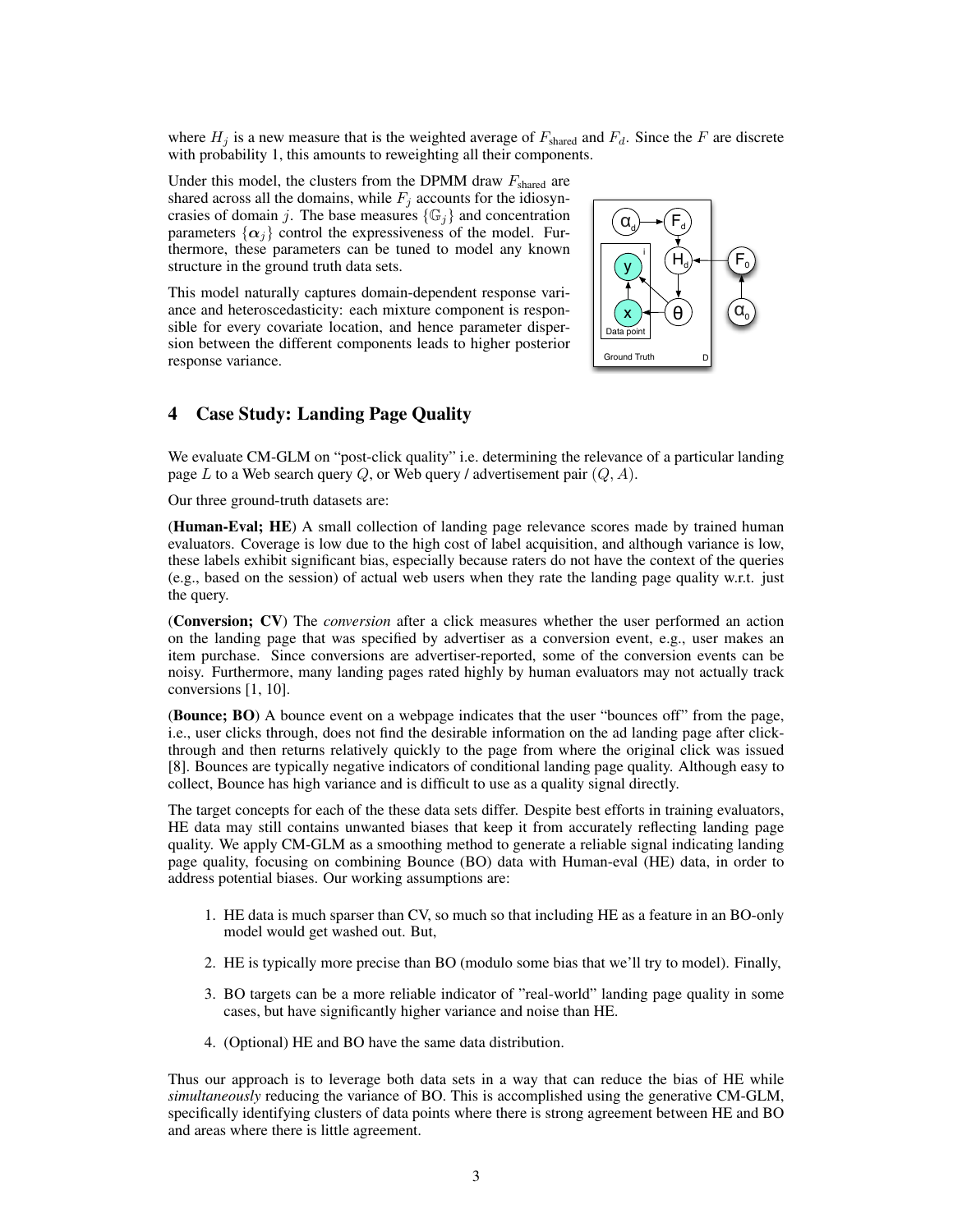

Figure 1: (left) Empirical divergences between domain hypothesis class pairs (see Note 1). (right) Classification performance for CM-GLM vs. single-domain baselines.

Figure 1 shows the empirical divergences computed between each of the domains.<sup>1</sup> In general, the BO/CV domains are more related to each other than to HE, and it is easier to distinguish negative CV/BO instances from HE instances.

Due to the availability of large amounts of data in each domain, the strong bias induced by CM-GLM does not lead to improvement on the test accuracy. Since we are not interested in performance on any of the three domains *per se*, we instead focus on model interpretation; in particular comparing feature coefficient z-scores between the CM-GLM model and standalone regression models.

Furthermore, the shared BO/HE component places strong emphasis on content vertical features in general than BO alone, indicating that expert human raters are more sensitive to content mismatch. Based on these observations, an actionable outcome from our analysis would be to retrain human raters to be more judicious when evaluating apparent content mismatches.

## 5 Discussion and Future Work

CM-GLM can be applied broadly in situations where *data integration* or synthesis between multiple sources is important. For example, in computer vision it is often necessary to combine different ground truth models of image annotation, e.g. LabelMe and Peekaboom. Since these data sources are collected under different sets of annotator constraints, they show may exhibit significant relative bias.

(Expressivity) The model can only assign entire feature vectors to clusters, and hence cannot capture differences in the reliability of feature subspaces. For example, it might be the case that coefficients for certain subsets of features should be shared across multiple sources, but others should not. It would be straightforward to extend the model from a mixture to an admixture to address this problem.

(Mean-shift bias) Although the model is capable of identifying idiosyncracies in each model, it is not capable of distinguishing between additive biases and pure noise. For example, HE and BO might both admit similar feature covariance structures, but require additive offsets to the shared structure for some features. This kind of sharing can be expressed using a "frustratingly-easy" style model and could be included in our model as the base model for the shared structure.

# References

[1] E. Agichtein, E. Brill, and S. Dumais. Improving web search ranking by incorporating user behavior information. In *Proceedings of the 29th annual international ACM SIGIR conference on Research and development in information retrieval*, pages 19–26, New York, NY, USA, 2006. ACM.

<sup>&</sup>lt;sup>1</sup>A classifier is fit to discriminate between each pair of domain hypothesis classes (e.g. HE+/BO- corresponds to learning a model capable of disriminating positive human-eval instances and negative bounce instances); divergence is measured as  $D = 1 - m$ , where m is the misclassification rate [2].